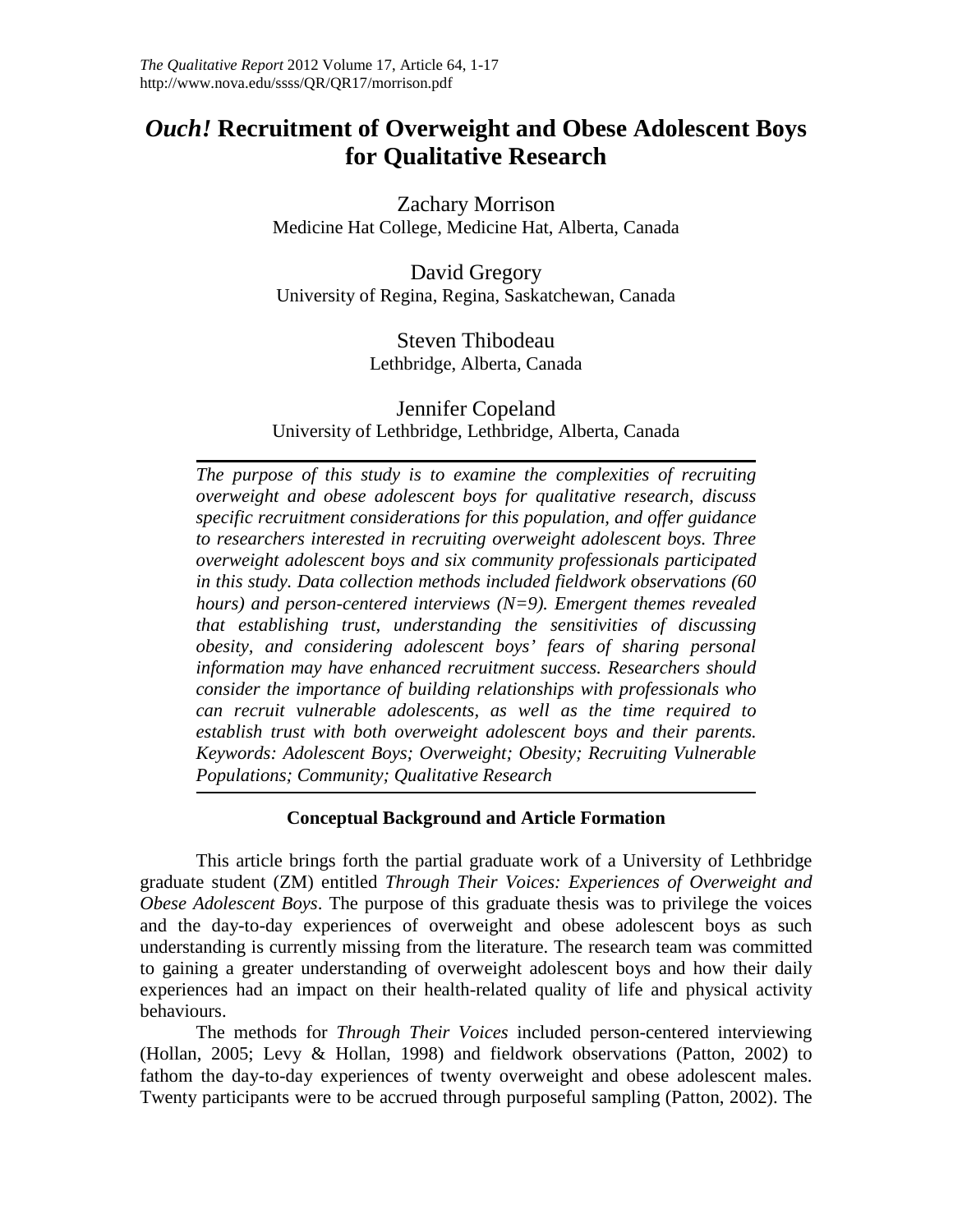sampling criteria were four-fold: boys; aged 14-16 years; overweight or obese; and not involved in an obesity treatment program. It is important to note that this study was community-based, meaning the participants were not attending a clinic or undergoing a clinical intervention, nor were they sought to engage in an obesity related treatment program.

*Through Their Voices* was well supported through funding, the diverse backgrounds of the research team, and an Advisory Committee (clinical, non-clinical and research experts). However, despite this support and expertise, recruiting the proposed sample (N=20) was unsuccessful. In fact, only three participants volunteered. The research team was surprised and disappointed by this sample size outcome; the 'Ouch Factor' occurred, an unexpected shock that occurs while conducting qualitative research on a sensitive topic (Alty & Rodham, 1998). Consequently, fieldwork observations and field notes provoked a new question: *What are the complexities of recruiting communitybased overweight and obese adolescent boys into non-anonymous, non-intervention qualitative research?*

Qualitative research methods, including interviews, can provide new information about a phenomenon of interest, fill gaps in current literature, and support professionals by providing relevant information about a specific segment of the population, including children and youth experiencing health issues (Currie, 2003; Herrman, 2006; Sartain, Clarke, & Heyman, 2000). Therefore, to understand the low recruitment outcome, and to answer the question regarding the complexities of recruiting from this population, the research team analyzed fieldwork notes and conducted additional person-centered interviews with the cohesive sample (Morse, 1995) of overweight adolescent boys (n=3), and key community professionals  $(n=6)$ . Thus, the purpose of this study was to identify the complexities of recruiting overweight and obese adolescent boys, discuss specific recruitment considerations, and finally offer insight to researchers interested in recruiting overweight adolescent boys for qualitative research. This contribution adds to the current literature about recruitment and fosters the potential for enhanced participation of vulnerable populations within research through better informed recruitment strategies (Sutton, Erlen, Glad, & Siminoff, 2003).

## **Review of Literature**

Adolescent boys face particular health risks and have specific health, social, and developmental needs (World Health Organization, 2000a). Consequently, health promotion, prevention of illness, and healthy social development are important to their overall health and well-being (World Health Organization, 2000a). Listening to the voices of boys is recommended to explore and better understand their worlds (World Health Organization, 2000b) to ensure relevant and appropriate health and social interventions.

The prevalence of overweight and obese populations continues to be a major concern within North America, especially among vulnerable populations such as children and adolescents (Belanger-Ducharme & Tremblay, 2005; Ogden & Carroll, 2010; Ogden, Carroll, Curtin, Lamb, & Flegal, 2010; Shields, 2005). Overweight and obese adolescent boys have further been identified as a high-risk group warranting early and vigorous intervention (Berg, Simonsson, & Ringqvist, 2005), as well as prevention and educative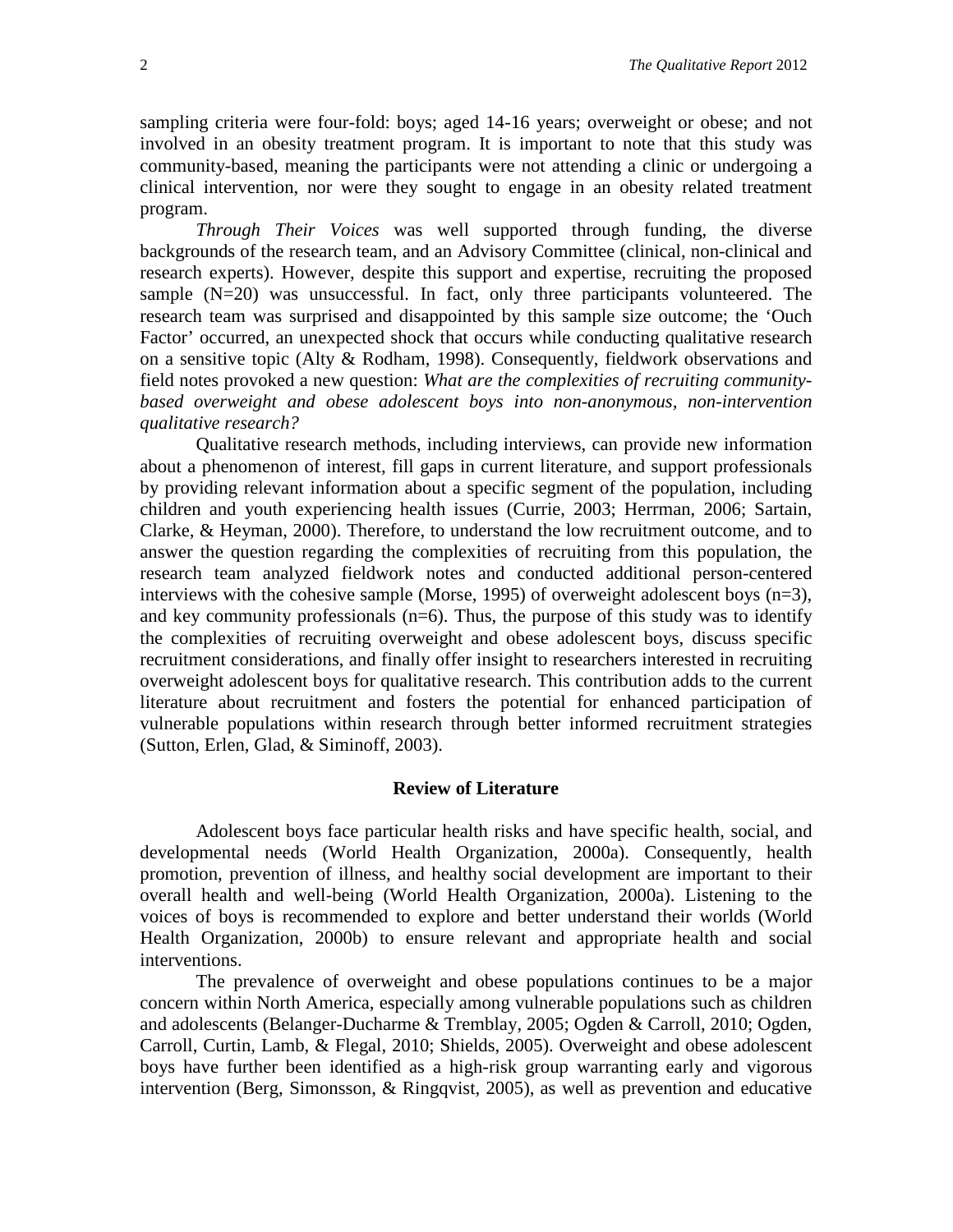strategies to address their current and future health issues (Steen, Wadden, Foster, & Andersen, 1996).

Lee and Renzetti (1990) observe that sensitivity arises from qualitative research that intrudes into people's private lives and experiences, as well as explores things held sacred by them. Overweight and obese adolescent boys are subject to being overtly bullied and victimized by their peers, i.e., name calling, teasing, being punched or kicked (Buckmaster & Brownell, 1988; Murtagh, Dixey, & Rudolf, 2006; Pearce, Boergers, & Prinstein, 2002). Overweight boys are less likely to be nominated as close friends by their peers (Staffieri, 1967), are less satisfied with their looks, and have fewer friends (Berg et al., 2005). The reported feelings and experiences of overweight boys suggest that overweight adolescents are a particularly vulnerable population.

Non-clinical researchers often encounter difficulty recruiting and retaining participants from vulnerable populations such as adolescents (Flaskerud & Winslow, 1998; Moore & Miller, 1999). Reported in the literature are recruitment challenges and issues related to vulnerable adolescents in the following areas: pregnant adolescents into research studies (Kaiser & Hays, 2006); alcohol, tobacco and substance prevention programs (Zand et al., 2004); adolescent recruitment in school-based research (Harrington et al., 1997); and the recruitment of adolescents into qualitative tobacco research (McCormick et al., 1999). However, research discussing the challenges of recruiting overweight and obese adolescents, and boys in particular, for qualitative research was not located.

A systematic review of the literature identified that researchers have used social marketing, referrals from community and colleagues, as well as health system recruitment to access vulnerable populations (UyBico, Pavel, & Gross, 2007). Specifically, recruiting adolescents into qualitative studies necessitates direct and personal communication with key community professionals such as community program leaders, school health professionals, physical education teachers, and religious youth ministers (Flaskerd & Winslow, 1998; McCormick et al., 1999). This was a key strategy used for *Through Their Voices*. However, although key community professionals were aware and supportive of the research study, they were unable to provide direct assistance in the recruitment of participants.

Few strategies have been reported in the literature for the recruitment of overweight and obese adolescents (boys and girls) for qualitative research. Strategies identified include the use of flyers and posters in community locations (physician offices, malls, grocery stores), the use of local media outlets (Thomas  $\&$  Irwin, 2009), through schools by obtaining formal school board authorization (Wills, Backett-Milburn, Gregory, & Lawton, 2006), and as well as informally approaching schools and school personnel to identify prospective participants (Amiri et al., 2010; Power, Bindler, Goetz, & Daratha, 2010).

In summary, there is a need to understand the lives of overweight adolescent boys to support them in their quest for health and quality of life. However, recruiting this population for qualitative research can be particularly difficult considering their daily social struggles. Although researchers have reported the challenges of recruiting vulnerable populations, and specifically vulnerable adolescents, no research was located which addressed challenges specific to the recruitment of overweight adolescent boys. Therefore, research on recruitment with this population can assist researchers in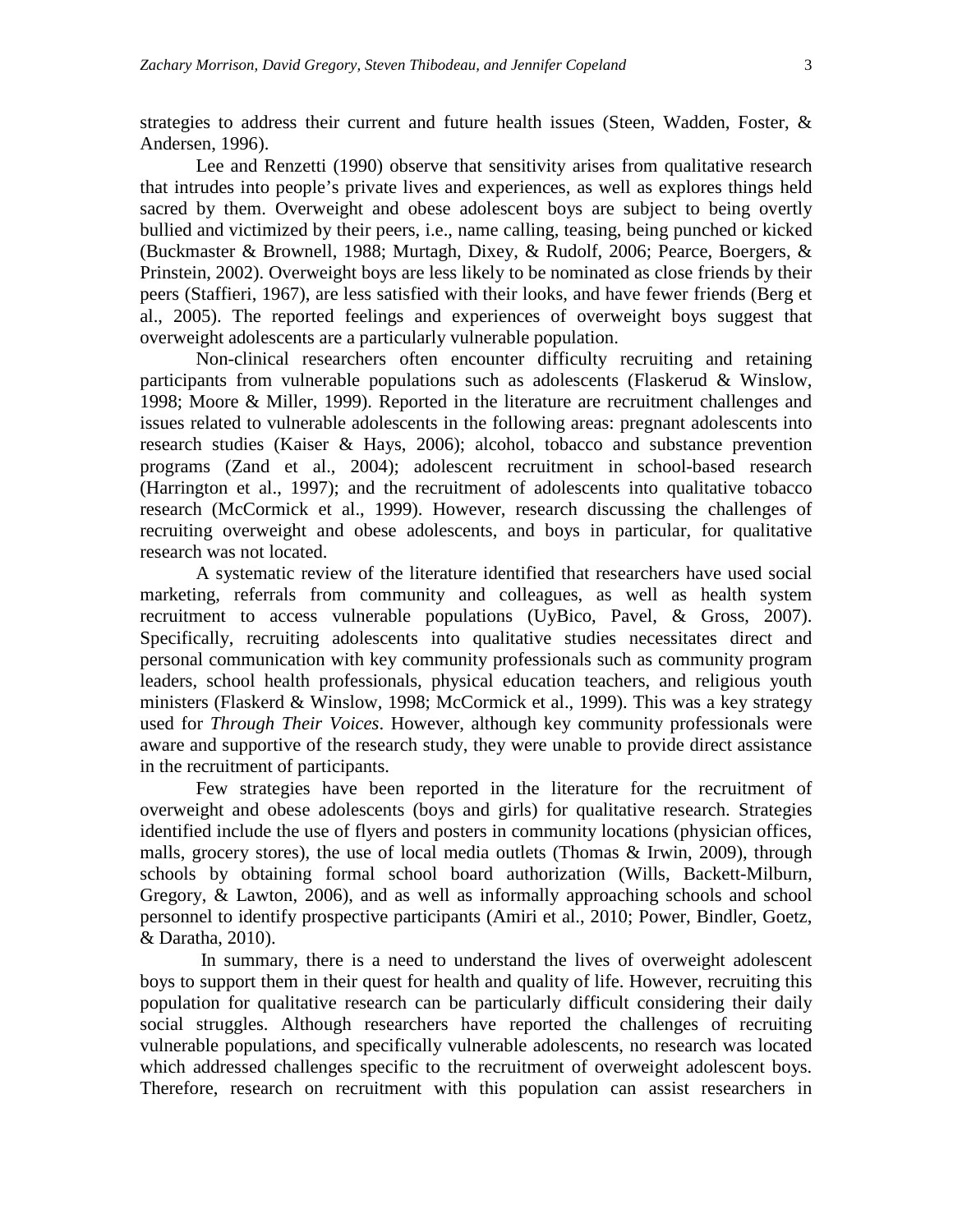preventing inappropriate or misguided recruitment strategies and possibly unrealistic sample size expectations (Harrington et al., 1997).

### **Researcher Context**

The authors represent diverse backgrounds in both research and experience. Zachary Morrison, MSc, is a Coordinator in the Sport and Wellness Department at Medicine Hat College, Medicine Hat, Alberta, Canada, and has worked in the area of health promotion and exercise science for the past ten years. Dr. David Gregory, RN, PhD, is Professor and Dean, Faculty of Nursing, University of Regina, Regina, Saskatchewan, Canada, and has conducted qualitative research with a variety of vulnerable populations during the past 25 years. Dr. Steven Thibodeau, PhD, RSW, MFT is a clincial social worker and counsellor who has worked with a variety of vulnerable populations in Alberta, Canada for over 25 years. Dr. Jennifer Copeland, PhD, is an Associate Professor of Kinesiology at the University of Lethbridge, Lethbridge, Alberta, Canada. Dr. Copeland's research interests are in the area of physical activity and health with a particular interest in measuring and monitoring physical activity behavior during important life transitions.

Each author has specific research interests in gaining an understanding of this population. The current quality of life and future health implications of obesity among adolescents is an authentic interest for each researcher. The diversity of the research team, including expertise in qualitative methodology, physical activity, health, counseling, and experience working with vulnerable populations, was essential to conducting qualitative exploratory research with this population.

#### **Method**

#### **Study Setting and Sample**

The *Through Their Voices* study was conducted in Medicine Hat, Alberta, Canada, a city of 60,426 residents, where 10-19 year-old boys make up 6% of the population (City of Medicine Hat, 2008). Given these demographic statistics, and the prevalence of obesity among adolescents (Belanger-Ducharme & Tremblay, 2005; Ogden et al., 2010; Shields, 2005), the research team was confident that the proposed sample (n=20) would be accrued easily. However, as noted, only three overweight adolescent boys volunteered for that study. Based upon fieldwork observations from months of recruitment effort, understanding the complexities of recruitment was sought from the existing adolescent participants  $(n=3)$  and local community professionals  $(n=6)$ . Personcentred interviews were conducted with both overweight adolescent boys (volunteers from *Through Their Voices)* and six community professionals (family physician, youth centre coordinator, youth program manager, overweight adult who was also a member of a Child and Youth Advisory Council, high school youth worker, and registered dietician). This convenience sampling technique offered a cohesive sample, i.e., those who share similar characteristics to address the research question (Morse, 1995). This approach is also suggested to achieve saturation of the data (Morse, 1995).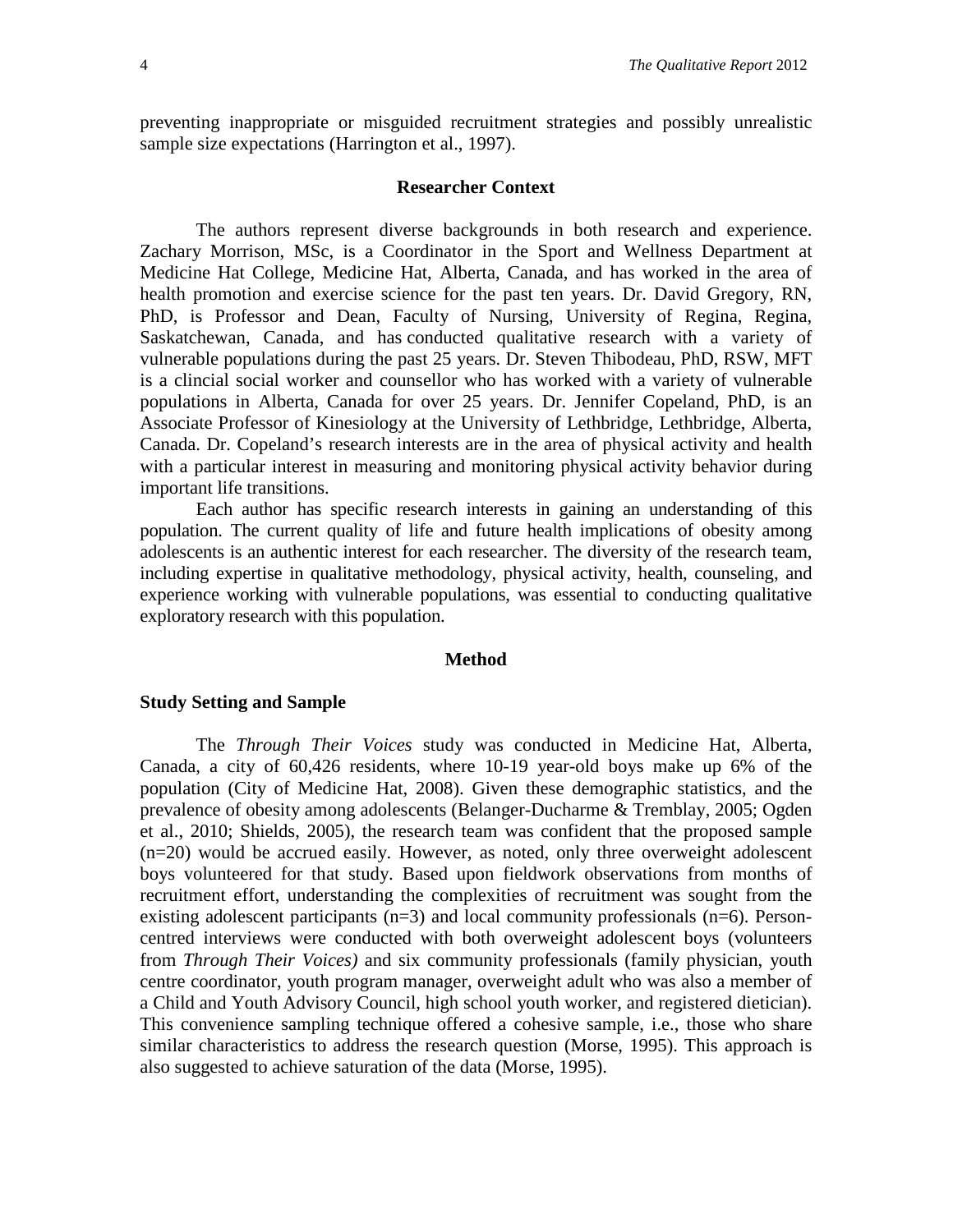The three adolescent boys were between the ages of 14-16. Precedence has been established for this age range within this population by other researchers (Berg et al., 2005; Steen et al., 1996; Thomas & Irwin, 2009). The three boys were "nominated" for *Through Their Voices* by physicians and other health-related care providers who were cognizant of the boys' obesity, for example, Body Mass Index (BMI). The researchers chose to not weigh the boys but relied on the nominators to refer overweight and obese participants. The boys were not weighed as the researchers did not want them to be judged yet again; moreover, weighing the boys would have likely undermined trust with the researchers. Thus, the numerical extent of their obesity remained unknown.

As stated in the literature, key community professionals are vital for recruiting vulnerable populations for research within the community (Flaskerd & Winslow, 1998; McCormick et al., 1999). The research team identified six key community professionals who represented different backgrounds to offer an overall perspective about the recruitment outcome.

The research team acknowledges there are no explicit sampling size guidelines or power analyses available for qualitative research designs (Morse, 2000), and thus, the sample size is often a matter of judgment (Sandelowski, 1995). The trustworthiness from this sample is offered through triangulation of the person-centered interviews and fieldwork observations, since sample size not only refers to the number of interviews but the quality of the data (Morse, 2000) and number of observations (Sandelowski, 1995).

# **Trustworthiness**

"Trustworthiness answers the following question: How can an inquirer persuade his or her audiences (including self) that the findings of an inquiry are worth paying attention to, worth taking count of?" (Lincoln & Guba, 1985, p. 290). Trustworthiness to understand and describe the complexities of recruitment was attained through the following criteria: credibility, transferability, and confirmability (Lincoln & Guba, 1985).

Credibility was established through triangulation of the data (i.e., fieldwork observations and interviews), and peer debriefing through regular meetings of the research team. The researchers established transferability of the findings by ensuring detailed and specific descriptions of the processes conducted throughout the study, thus providing readers the opportunity to determine if the findings are relevant to their contexts. Confirmability was constituted through the accountability of the research team with the Advisory Committee, as well as reaching consensus of the findings.

#### **Ethics**

All recruitment efforts were conducted with the utmost respect for participants (i.e., the language arising from "overweight/obese status" was minimized, while emphasizing well-being and quality of life). All professional participants and adolescent participants (including their parents) were given a letter of invitation to participate in the interview. This letter described the interview process, potential questions, steps to protect anonymity, and explained that each interview would be digitally recorded, as well as noting that participation was voluntary and withdrawal could occur at any time, without consequence during the study. No participants withdrew from the study.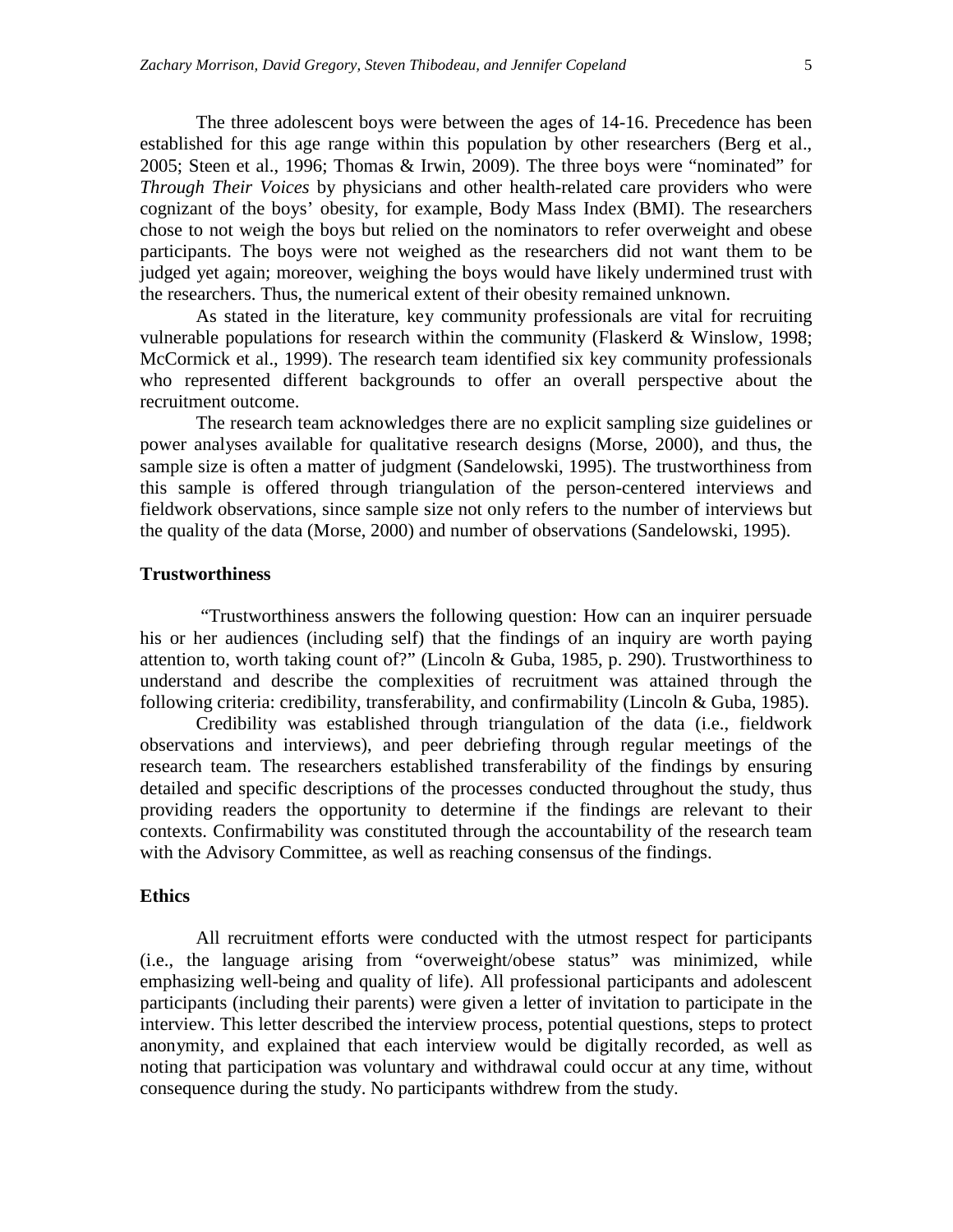The *Through Their Voices* research study received ethical approval from the University of Lethbridge Human Subjects Research Committee. An amendment was added to the *Through Their Voices* ethics application to explore the low recruitment outcome, and conduct further research with the sample outlined in this article. All adolescent participants signed assent forms and their parents signed consent forms. The professional participants also signed consent forms.

Each participant was given an acronym (for example  $EO = Edm$  onton Oilers) and all tapes, transcriptions and researcher notes were titled and dated. All data collected were stored in a secured locked location and will be disposed of as confidential waste after five years.

# **Data Collection**

Fieldwork observations (Patton, 2002) recorded in field notes were the first form of data collection to understand the recruitment complexities of overweight and obese adolescent boys. Recruitment efforts for *Through Their Voices* were conducted over a ten month period and included approximately 60 hours of fieldwork observations. Fieldwork observations involved interaction with parents and community professionals. These experiences were reflected in the field notes kept by the primary researcher (ZM). The observations, field notes and literature formed the basis for the interview questions posed to the adolescents  $(N=3)$  and key community professionals  $(N=6)$  to understand why these concerted recruitment efforts failed.

Given the knowledge deficits of the recruitment of overweight adolescent boys, a qualitative approach was justified; further, the specific method selected to understand recruitment challenges with this population was person-centred interviewing. Levy and Hollan (1998) suggest the use of person-centered interviews as a method to clarify the relations between various kinds of communities and the socio-cultural contexts of members within those communities. Employing this process of interviewing provided opportunities to generate new information and theoretical understanding (Levy & Hollan, 1998) concerning the recruitment of overweight adolescent boys.

The professionals and overweight adolescent boys were approached by ZM to participate in an interview lasting approximately sixty minutes. All participants were given a choice for the location of the interviews, i.e., the participant's home, place of business, local community college, or another participant-preferred location. Furthermore, given the importance of establishing trust and ultimately rapport between the participant and the researcher (Berk & Adams, 1970; Cutcliffe & Goward, 2000; Dickson-Swift, James, Kippen, & Liamputtong, 2006; Fontana & Fey, 1994; Irwin & Johnson, 2005), especially when studying sensitive topics (Corbin & Morse, 2003; Renzetti & Lee, 1993) among vulnerable populations (Moore & Miller, 1999), ZM held multiple pre-interview meetings and telephone conversations with both the parents and the three adolescent boys.

A semi-structured interview guide was used to ensure interview question consistency. For example, ZM asked all participants to provide feedback on the recruitment strategies used during the *Through Your* Voices study which proved unsuccessful (see Table 1). Similarly, participants were prompted for guidance and suggestions regarding future recruitment strategies.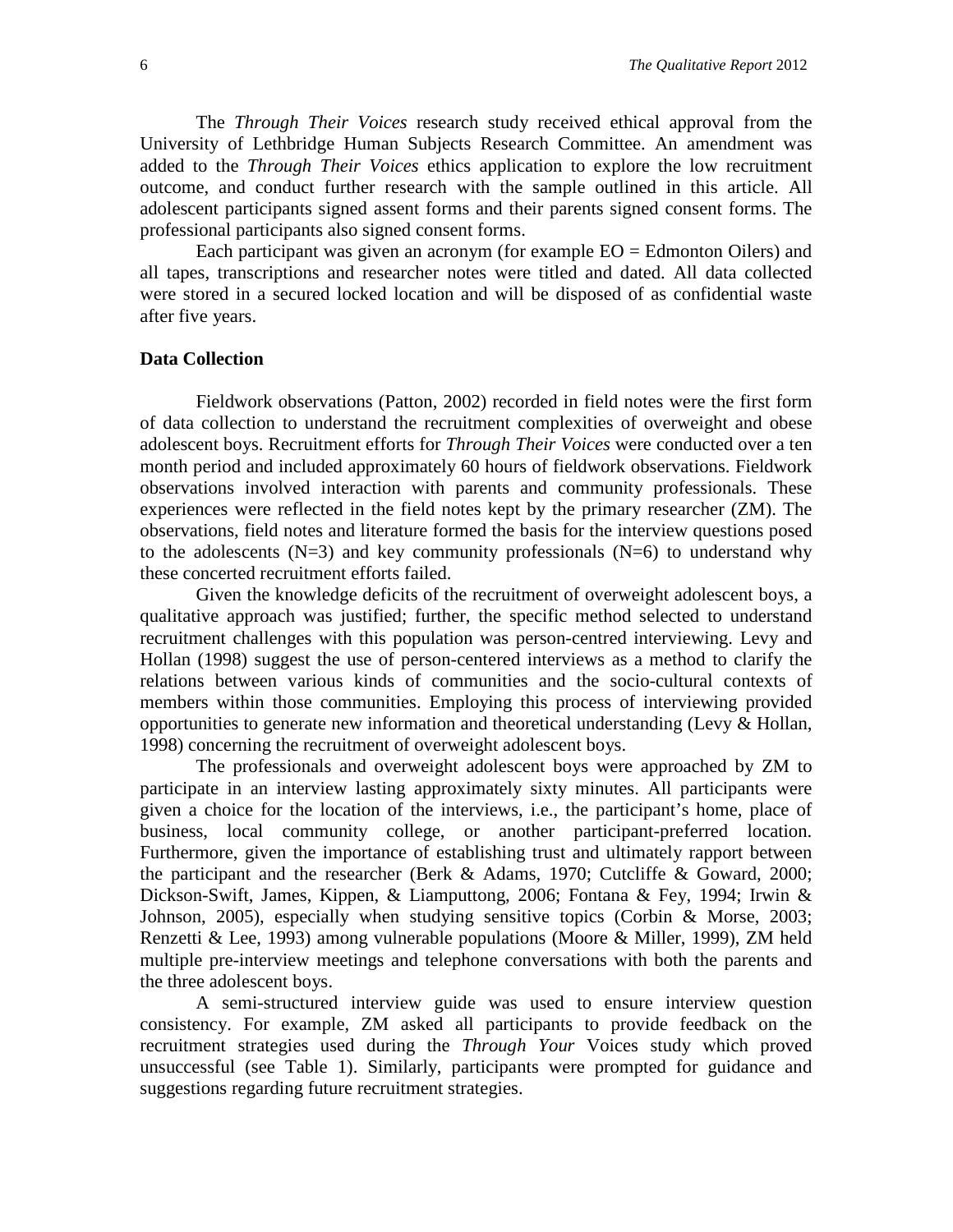| Category           | Examples of recruitment strategies                                                               |
|--------------------|--------------------------------------------------------------------------------------------------|
| Social marketing   | Newspaper advertisements and articles in the local                                               |
|                    | newspaper                                                                                        |
|                    | Television interviews describing the project, and requesting                                     |
|                    | volunteers                                                                                       |
|                    | E-mail correspondence through local Volunteer Centre,                                            |
|                    | requesting volunteers for project                                                                |
|                    | Newsletter to teachers within the area                                                           |
| Community outreach | Mail out of recruitment posters to all local faith                                               |
|                    | organizations                                                                                    |
|                    | Face-to-face meetings with youth workers, school                                                 |
|                    | counselors, and leaders at key youth organizations                                               |
|                    | E-mail correspondence with a variety of community leaders                                        |
|                    | and youth-based organizations                                                                    |
|                    | Posters at a variety of locations (grocery store, youth centre,                                  |
|                    | YMCA, high schools, health department)                                                           |
| Referrals          | Word of mouth through increased awareness of the research                                        |
|                    | project within the community through colleagues and                                              |
|                    | friends who work with youth                                                                      |
|                    | Requests from participants and parents to refer volunteers                                       |
|                    | for the research project                                                                         |
| Health system      | Presentation to health professionals who were members of a<br>local Obesity Prevention Committee |
|                    | Face-to-face, mail out [hard copy] and e-mail                                                    |
|                    | correspondence with a variety of health professionals                                            |
|                    | including dieticians, public health nurses, and family                                           |
|                    | physicians                                                                                       |
|                    | Letter to all physicians from local Chief Medical Officer                                        |
|                    | describing research project and a call for participant                                           |
|                    | referrals                                                                                        |
|                    | $\therefore$ 444 If $\mathbf{D}$ ; $\in$ $\mathbf{C}$ $\mathbf{I}$ $\mathbf{D}$ , 464            |

*Table 1*. Categorized Recruitment Strategies Used During the Through Your Voices Study

Note: Examples of recruitment strategies are categorized based on UyBico, S. J., Pavel, S., & Gross, C. P. (2007). Recruiting vulnerable populations into research: A systematic review of recruitment interventions. *Journal of General Internal Medicine, 22*(6), 852-863.

# **Data Analysis**

The research team was part of the data analysis process (Jacelon & O'Dell, 2005). Through the primary researcher (ZM), and in consultation with the research team, data were collected, sorted, arranged and then interpreted (Jacelon & O'Dell, 2005). Fieldwork notes and the literature formed the basis for the interview questions, while the interview transcripts provided the means to form emergent themes from the data. The primary researcher (ZM) was responsible for keeping detailed fieldwork notes comprised of his field observations and self-reflection. These fieldwork notes and observations offered a first step in gaining insight into the complexity of recruiting overweight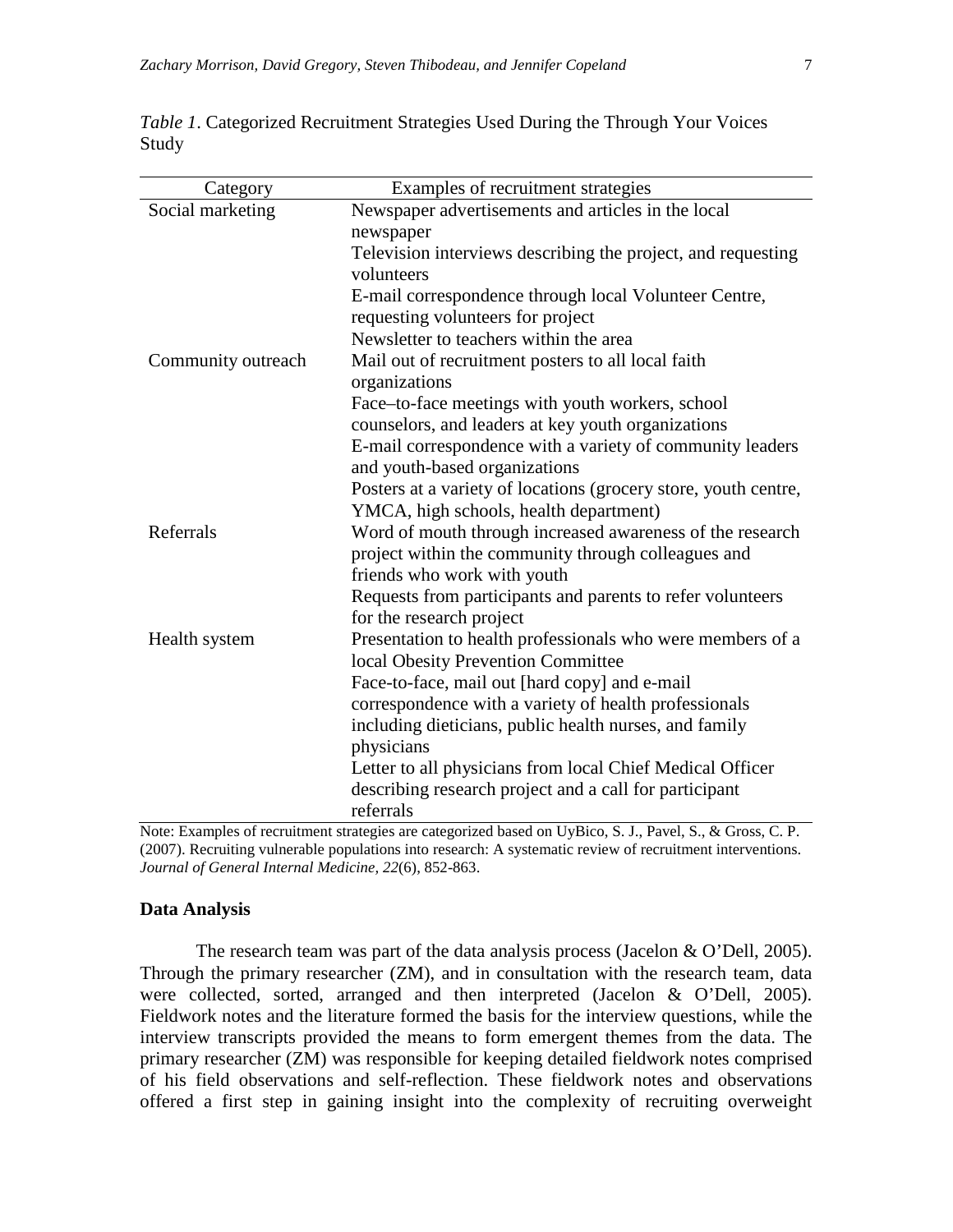adolescent boys. Thus, the fieldwork notes were integral during the beginning stages of data analysis as the research team discussed the outcomes of the data collection results. The interview transcripts were read multiple times to immerse the primary researcher  $(ZM)$  in the data (Burnard, 1991). The data analysis process (Jacelon & O'Dell, 2005) for this study was as follows: ZM took lead in coding open field notes and interviews; the research team then reviewed these coded text segments and engaged in consensus building dialogue, i.e., the team agreed (reached consensus) about the coded field notes and interviews; and finally, themes were identified and agreed upon by the research team.

Participants are identified through acronyms. Acronyms for the adolescent participants were based on each participant's interests (i.e., EO for Edmonton Oilers, MB for Motor Bike, and GP for Guitar Player). This approach contributed to the anonymity of the participants as well as giving each participant an identity within the findings. The acronyms for the professional participants are based upon their professional community role (i.e., CYAC for Child and Youth Advisory Council, YC for youth centre, FP for family physician, HSYW for high school youth worker, YPM for youth program manager, and RD for registered dietitian). Throughout the findings, participants are referred to by their acronym.

All professional and adolescent participants reviewed the recruitment strategies completed throughout the recruitment phase of the *Through Their Voices* study and agreed that the strategies were comprehensive and thorough. The participants were also unanimous in their perspective that the four categories of recruitment (i.e. social marketing, community outreach, referrals, and health system) offered a broad reach to obtain participants for the study. However, the interviews revealed why these recommended recruitment strategies were unsuccessful. Although the number of interviews was limited  $(N=9)$ , data supporting these three themes were densely populated throughout the interview data. Thus, based upon the sampling techniques, detailed description within the data, and the consensus process used to establish themes through data analysis, it is reasonable to suggest that data saturation was reached (Morse, 1995).

## **Results**

Findings revealed that professionals within the community were aware of the research study. In addition, community members knew of overweight adolescent boys who could have participated in the study. The fieldwork notes offered initial insight that suggested the sensitivity of the topic of overweight and obesity as well as the need to develop trust with an outside researcher contributed to the low recruitment outcome. Analysis of the interviews provided confirmation of the fieldwork observations, and offered a deeper understanding as to the complexity of recruitment. Three emergent themes surfaced as a consequence of data analysis: *Establishing Trust and Connections as Part of the Recruitment Process; Discomfort with Recruiting Overweight Adolescent Boys and Approaching their Parents;* and *Sensitivity of Weight among Boys.* These three themes provide insight into the complexity of recruiting from this vulnerable population.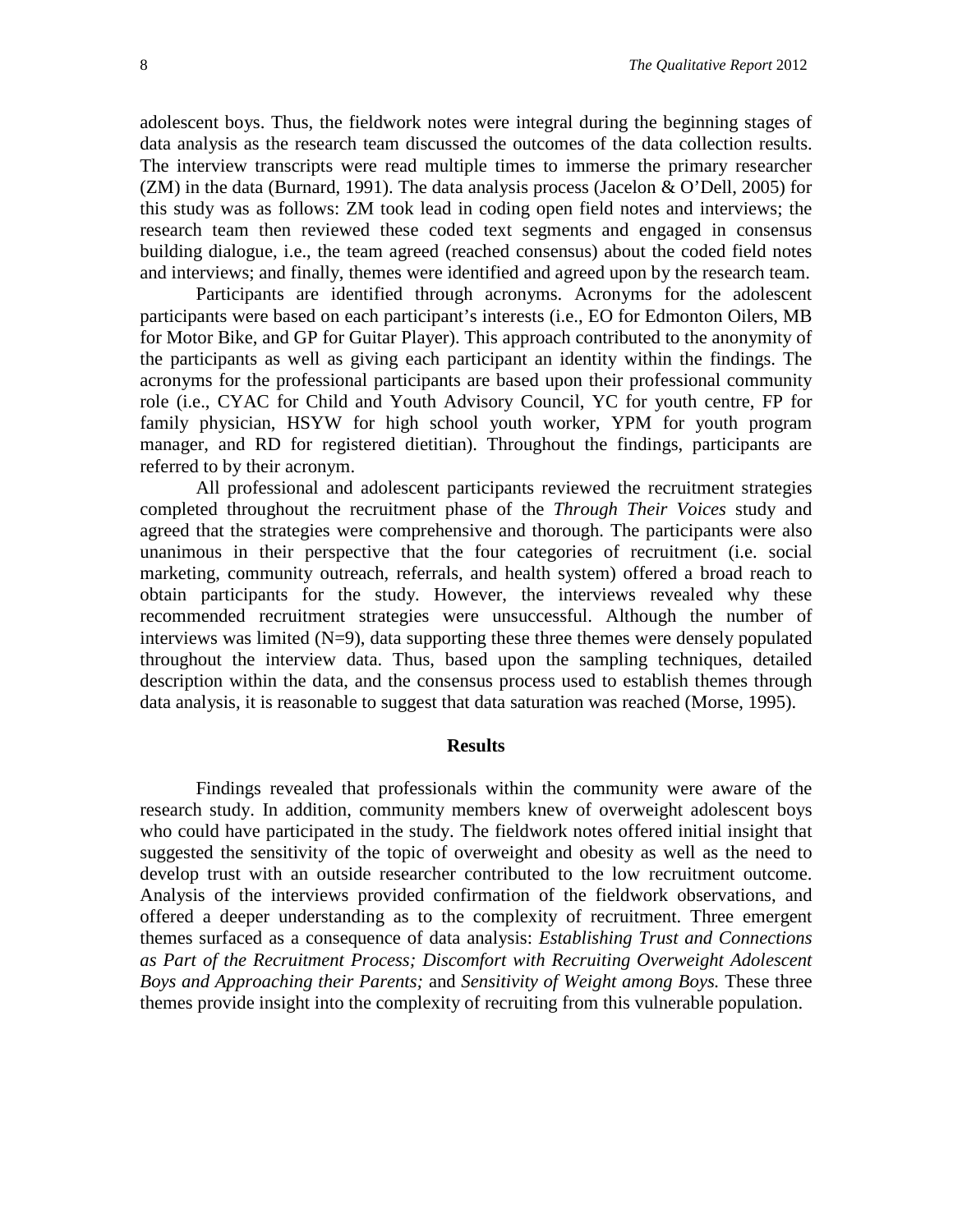## **Theme 1: Establishing Trust and Connections as Part of the Recruitment Process**

Through interviews with the professionals and adolescents it became clear that broaching research participation with overweight and obese adolescent boys occurred through an adult whom the participants and their parents trusted; for example, a physician, teacher, or community professional. It is essential that researchers foster trust and connections with overweight adolescent boys and their parents prior to obtaining adolescent assent and parental consent for their participation in a study. This process of obtaining assent and consent has ethical considerations, i.e., the necessity to develop a participant/researcher relationship during recruitment prior to obtaining formal consent to participate in the study. For the professionals, it was important that they trusted the researcher and fully discerned the research intent. For the boys, despite the presence of a trusted adult, they hesitated to engage both the researcher and the purpose of the study. Adolescents voiced that they remained uncomfortable speaking to a stranger (i.e., researcher), suggesting the importance of establishing relationship and connection prior to obtaining assent.

The confidentiality thing was my biggest thing because um…I would either have to do research on it myself to make sure that you know before I promote it (i.e., the study) to somebody, like to make sure that I'm not advocating to give them something that you know is going to be uncomfortable… (Professional CYAC)

For me to walk up to someone (i.e., overweight boy) and be like just assume that they know that they might be overweight ah…could cause a problem, so if…I mean if I identified I would probably talk to the family, and talk through like a group process, not just be like hey…you're possibly overweight, check this out. (Professional YC)

"I think that when you do…when you do the selection, I think that you have to be careful with the questions that you ask, that because not only that you are selecting them, they are selecting you. (Professional FP)

Just because, I don't know you at all, none of my friends know you. No one knows you. You could be some friggen hobo for all I know. I'm not going to come meet you, if you're a stranger. (Adolescent MB)

Cause I wouldn't like know you and stuff like that and, see I am not open to people I don't know kinda thing. I have to get used to them. (Adolescent EO)

# **Theme 2: Discomfort with Recruiting Overweight Adolescent Boys and Approaching their Parents**

Through fieldwork observations, it was clear that local professionals were aware of the study and understood its intent. However, many professionals working with this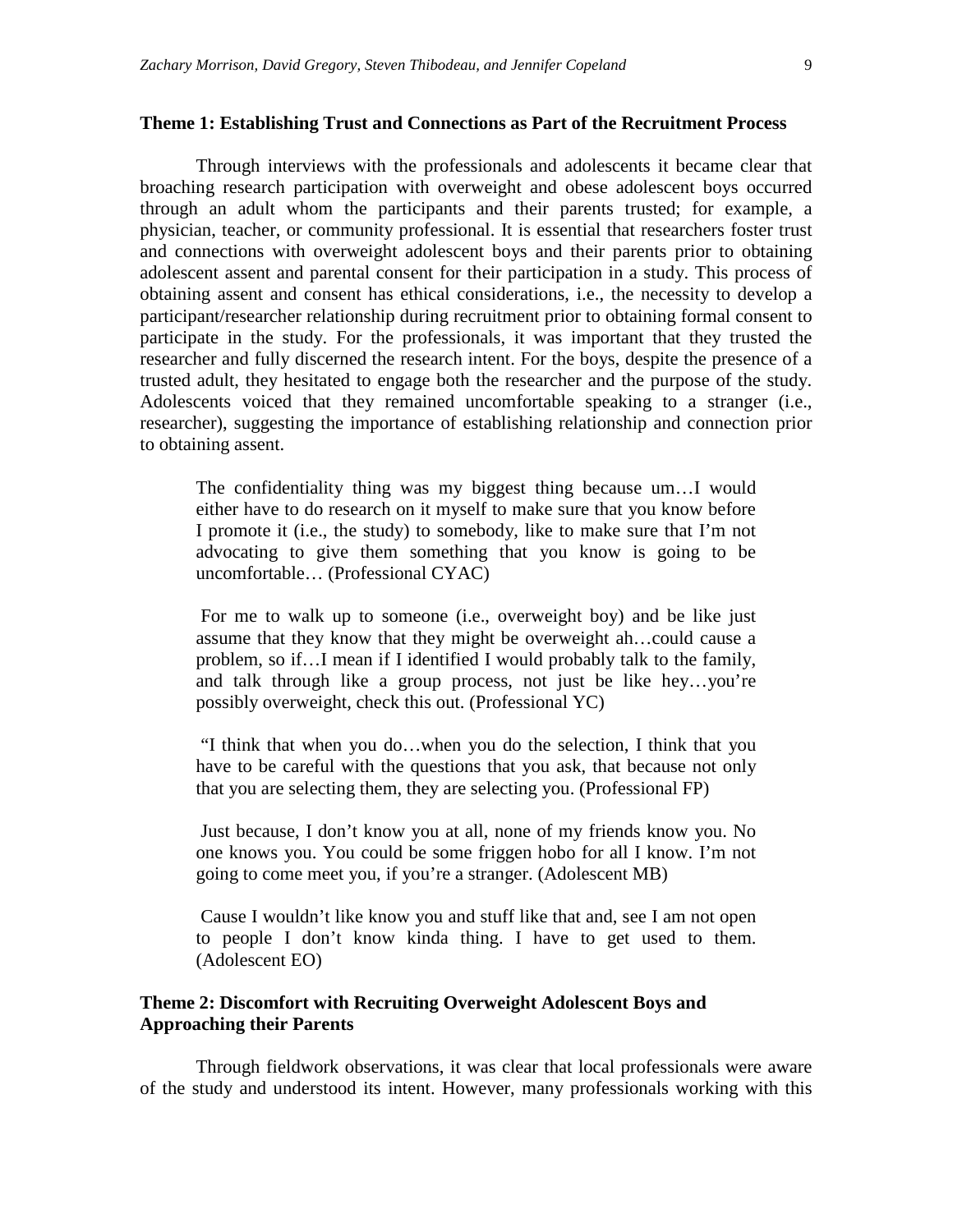population were not comfortable approaching parents and/or overweight adolescent boys to discuss their weight with the intent of recruiting them into the study. During the *Through Their Voices* recruitment process many professionals and community members mentioned that they knew of a boy(s) who met the research criteria. However, the professionals and community members were unsure, cautious and insecure with respect to approaching the parents and/or the boys since the recruitment poster and the purpose of the study confirmed, for the boy and his parents, that he was overweight or obese. This theme emphasizes that a recruitment plan, which simply identifies techniques such as social marketing, health system, and community outreach may reach the intended target population, but may not produce the desired participant sample.

The poster overall is great, but I would be really cautious in the way that I would approach someone with this poster. Because if they had never seen themselves or identified that as an issue and I'm putting that perspective on them, the way that they can react to that is like a whole can of worms. (Professional YC)

I would find it difficult even approaching an overweight obese adolescent to say, 'Could you be part of the research project. …' You need to be very careful how that's worded and how you would approach young people about that, because it's sensitive to begin with. (Professional HSYW)

The first thing that comes to my mind, even when you ask me ah…to hand those things out [posters], how do I approach the parents? Cause I can't approach the kids. It's hard ah…it's…and again I don't know if it's my insecurity of approaching parents, because I'm not sure of how to approach it. (Professional YPM)

Parents don't want to acknowledge that their children are overweight or if they say, hey you might be interested in this kind of thing…it might feel like finger pointing to say, oh you're…this would be something you could do…so that might be a bit of your barrier. (Professional RD)

#### **Theme 3: Sensitivity of Weight among Boys**

The boys themselves were highly sensitive with the topic of overweight and obesity. It was difficult for them even to say the words "overweight" or "obesity" as the participants would often refer to their weight as 'that' or 'the thing'. In essence, the boy distanced his weight from his sense of self. Moreover, the boys were hesitant to share personal perspectives about their obesity, especially in front of other boys. This sensitivity was the main obstacle to implementing snowball sampling amongst the recruited participants and thus snowball sampling was abandoned.

Like I said, I wasn't really necessarily scary, I was ah…it's…I don't know, it's like anxious, worried with what are they going to say, what are they going to look like is a fact, like that's the thing. (Adolescent MB)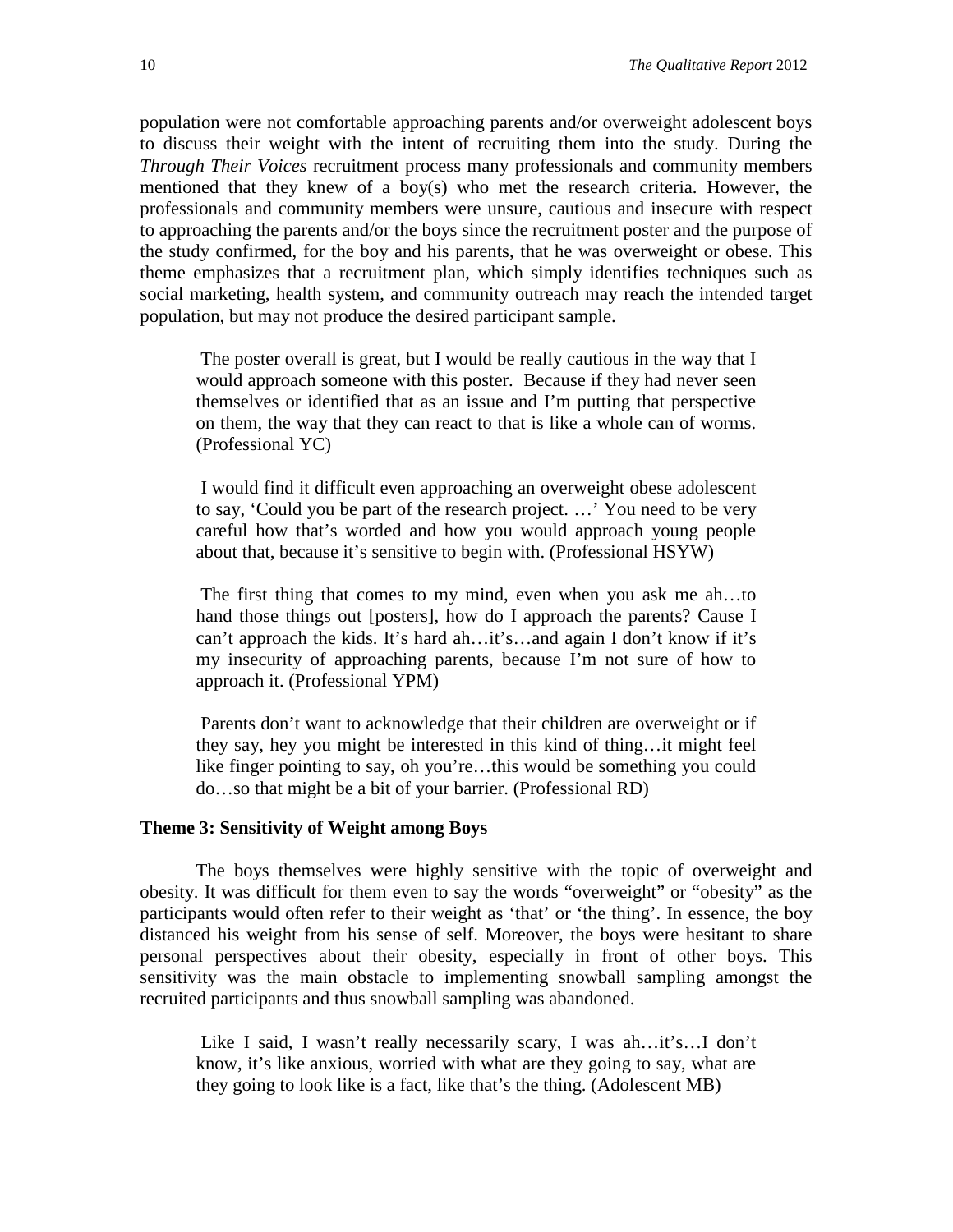I don't know, maybe people would be kinda embarrassed I guess, I don't know. Like, I don't know, if people are walking around they're not going to tell your friends to stop and wait, so you can read this ad [poster] for a group for that! (Adolescent GP)

Cause a lot of people are probably not open about it, kinda thing. (Adolescent EO)

Seriously that's what we thought it'd be personal, personal stuff. That's what we thought together. We were like ah shit, personal sharing. We don't want to answer all that in front of the guys. (Adolescent MB)

## **Discussion**

Simply applying pre-existing and general recruitment strategies about vulnerable populations (see Table 1) to overweight/obese adolescent boys was not adequate. Such strategies were not commensurate with the accrual of non-clinical, community-based overweight adolescent boys for participation in a non-anonymous qualitative study that focused on their life experiences. Similarly, general recruitment strategies that were used with adolescents (McCormick et al., 1999) and overweight teens (Thomas & Irwin, 2009) were not effective in meeting sample size expectations.

Central to recruitment failure was not recognizing the heightened sensitivity surrounding the topic of overweight and obesity among professionals, parents, and adolescents, especially within the context of a non-clinical research study. This sensitivity directly constrained the efforts of professionals, parents, and boys to recruit participants. Recruitment strategies were effective in notifying the community (i.e., local professionals) in the *Through Their Voices* study; however, these community members were uncomfortable presenting any research related information to the overweight boys and their parents. Simply stated, the professionals did not wish to implicate the boys as overweight or obese given the negative consequences associated with this condition and therefore, were unable to follow through with the assistance of recruitment.

Themes 1 and 2 in particular identify the importance of establishing trust with the parents of overweight adolescent boys. The sensitive nature of this topic may prompt a heightened parental protective shield around the boys, a likely result of the suffering experienced by the boys through bullying and teasing on a daily basis (Buckmaster  $\&$ Brownell, 1988; Murtagh et al., 2006; Pearce et al., 2002). Of the three adolescent participants who were recruited, it was a matter of assuring both the parents and boys that their participation in the research project was going to be safe, both emotionally and psychologically. Pre-interview strategies to build trust and relationship were established through multiple meetings and telephone conversations by the primary researcher (ZM) with both the parents and the boys. The establishment of connection, trust and rapport were further related to the researcher's ability to convey a safe interview environment. This was achieved by ensuring sufficient time to allow adolescent participants to reach their own comfort level before discussing sensitive topics; providing participants with the opportunity to discuss their topics of interest (as they set direction for individual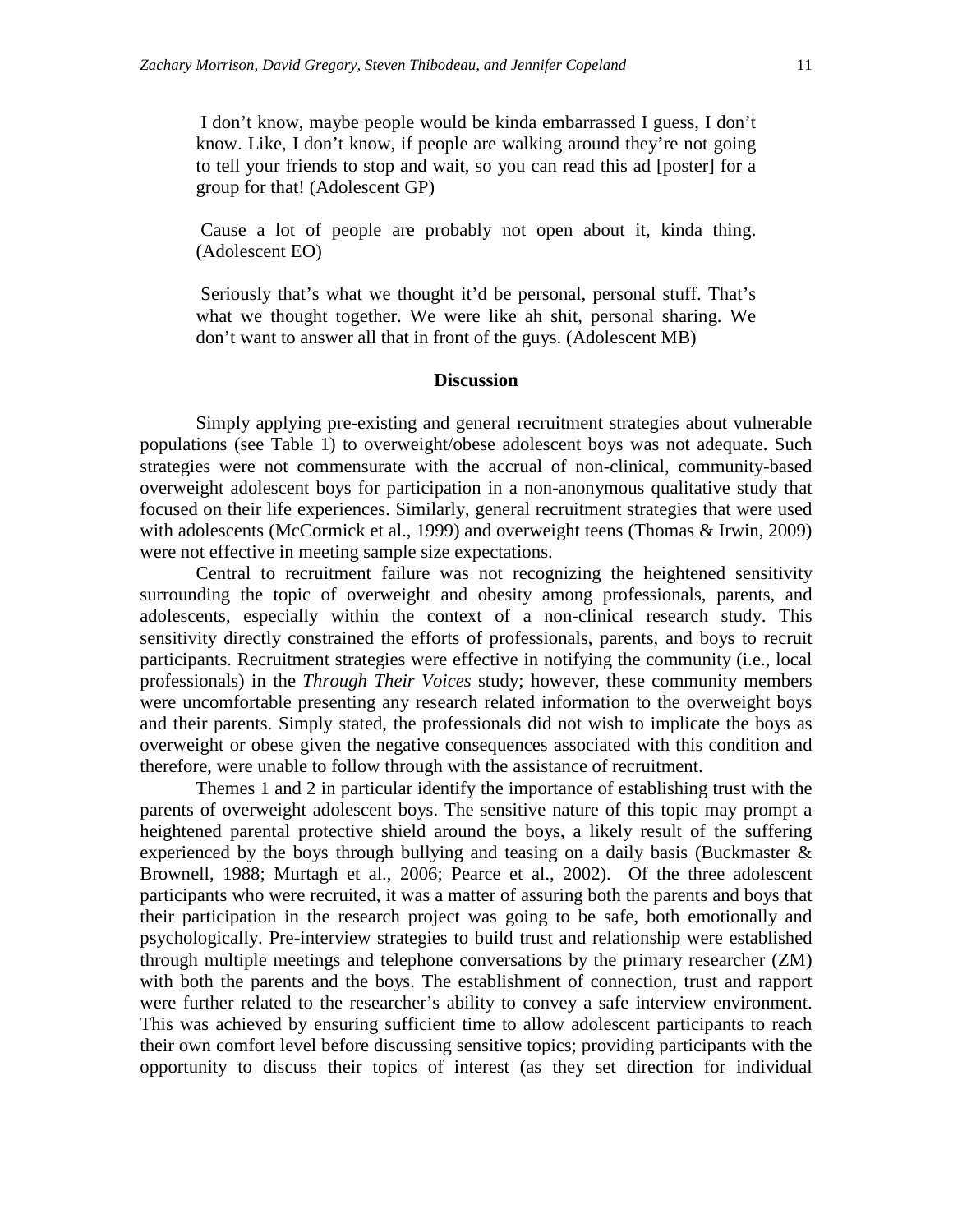interviews); identifying natural openings to broach sensitive topics; and holding interviews at locations chosen by the participants.

The third theme provides insight into snowball sampling; a common qualitative recruitment method. The three adolescent participants were unable to discuss research participation with other overweight boys. Developing masculinities during adolescence can potentially constrain boys from talking about their bodies, as well as sharing thoughts and feelings concerning their personal health with other boys (Connell, 2005). Hargreaves and Tiggemann (2006) also acknowledge that adolescent boys may be unwilling to share their thoughts and concerns on sensitive topics, such as body image, within a boys' group. Similar to the findings regarding the difficulty of saying words such as overweight, a qualitative study by Wills et al. (2006) found adolescent teens that were overweight or obese did not refer to themselves with those particular words. This resistance to "body talk", as in sharing personal and/or intimate body knowledge and experiences with other boys, became manifest in our attempt at snowball sampling.

Findings suggest that gaining entrance into the lives of overweight/obese adolescent boys necessarily involves building connection and trust. Researchers are wise to establish relationships with key community professionals (e.g., dieticians, family physicians, and school personnel) to ensure commitment and support of the study is obtained from this cohort. Although there is no guarantee that such commitment directly translates into recruitment activities, the established relationship provides opportunities for mutual support and problem solving. Researchers and professionals may further consider that the establishment of rapport and trust with the boys may actually begin with the boys' parents.

Recommendations for recruiting overweight and obese adolescents initially involves recruiting community professionals (i.e., identify key community professionals and establish a collaborative relationship between researcher and community professionals). Key community professionals are those who are in daily contact with the specific vulnerable population. It is important to recognize that community members can serve as intermediaries between the researcher and parents. Trust must be established between the researcher and community members, parents and ultimately the boys during the recruitment phase of the study before parental consent and adolescent assent can be freely offered. Recommendations for establishing parental and adolescent trust include the de-emphasis of overweight and obese bodies and a focus on the boys as persons in the language/message of recruitment; recognize the parental role in the recruitment process and take steps to build trust by addressing parental concerns through connection and relationship; consider that overweight adolescent boys are likely unable to initiate discussion regarding their bodies, which may be a rationale for rejecting snowball sampling; and consider the ethical implications of the consent and assent processes when initiating relationships with both the parents and boys during the recruitment phase, but prior to their participation in an interview.

Study limitations constrain the transferability (Lincoln & Guba, 1985) of the findings. The research was conducted in one mid-sized city and the overweight adolescent boys were from similar socio-cultural backgrounds. Although data saturation was achieved, a larger and more diverse sample may have fostered a greater breadth and depth of understanding of the phenomenon. The professionals who participated in the study provided a limited representation of those who may commonly work with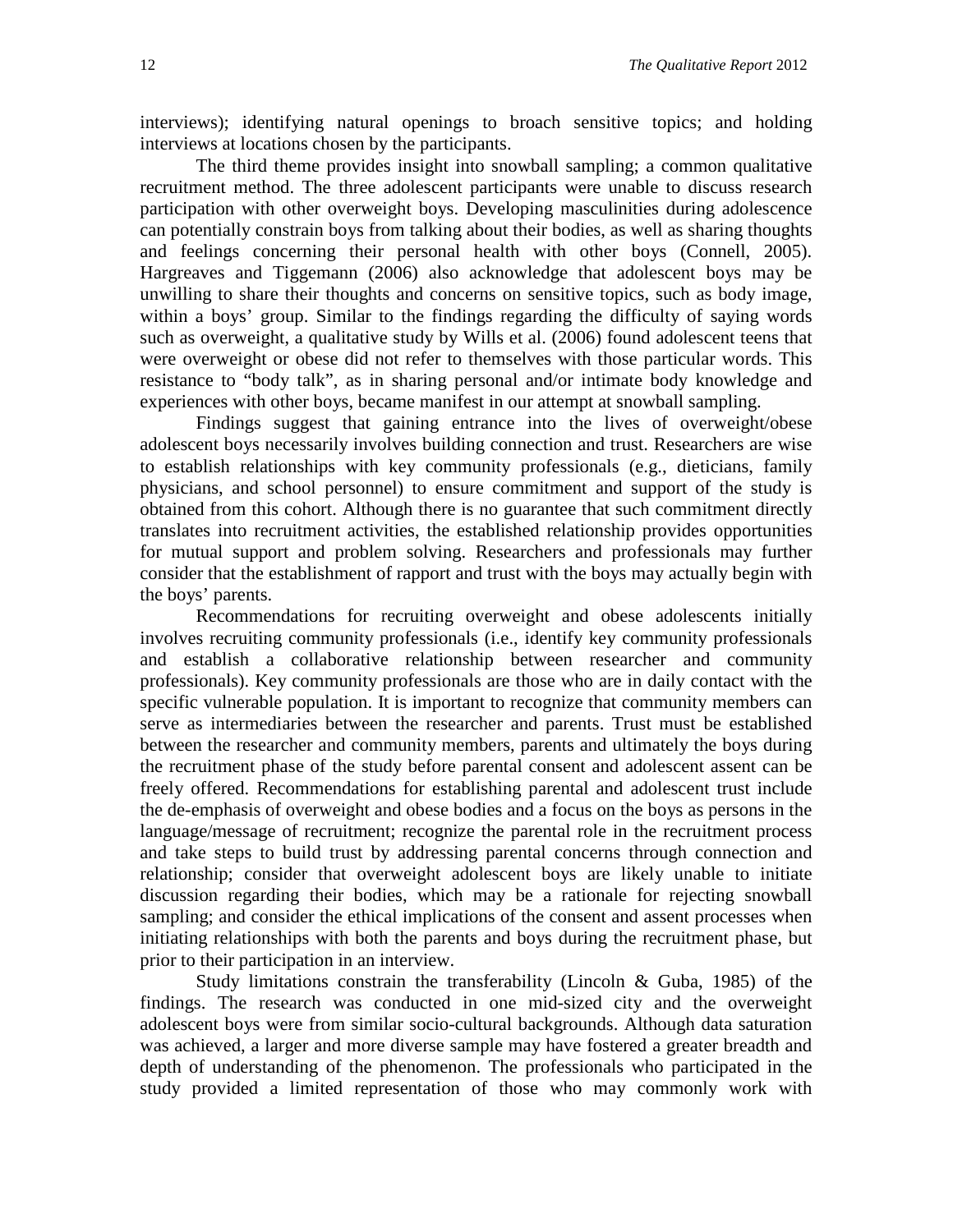overweight adolescents. Thus, the authors recommend further validation of the findings through additional qualitative and mixed method research designs.

There are real complexities associated with the recruitment of overweight and obese adolescent boys into non-anonymous qualitative research studies. In this study, we are provided with a better understanding of such recruitment challenges. Furthermore, the findings should be of assistance to qualitative researchers who are committed to this and other vulnerable populations. The "ouch factor" provided the opportunity to reflect on and further discern how to enhance the recruitment of overweight and obese adolescent boys. There are indeed lessons to be learned from unexpected outcomes in qualitative research.

## **References**

- Alty, A., & Rodham, K. (1998). The ouch! factor: Problems in conducting sensitive research. *Qualitative Health Research, 8*(2), 275-282. doi: 10.1177/104973239800800210
- Amiri, P., Ghofranipour, F., Ahmadi, F., Hosseinpanah, F., Montazeri, A., Jalali-Farahani, S., & Rastegarpour, A. (2010). Barriers to a healthy lifestyle among obese adolescents: A qualitative study from Iran. *International Journal of Public Health*, *56*(2), 181-189. doi: 10.1007/s00038-010-0119-6
- Belanger-Ducharme, F., & Tremblay, A. (2005). Prevalence of obesity in Canada. *Obesity Reviews: An Official Journal of the International Association for the Study of Obesity, 6*(3), 183-186. doi: : 10.1111/j.1467-789X.2005.00179.x
- Berg, I. M., Simonsson, B., & Ringqvist, I. (2005). Social background, aspects of lifestyle, body image, relations, school situation, and somatic and psychological symptoms in obese and overweight 15-year-old boys in a county in Sweden. *Scandinavian Journal of Primary Health Care, 23*(2), 95-101. doi: 10.1080/02813430510015313
- Berk, R. A., & Adams, J. A. (1970). Establishing rapport with deviant groups. *Social Problems, 18*(1), 102-117.
- Buckmaster, L., & Brownell, K. D. (1988). The social and psychological world of the obese child. In N. A. Krasnegor, G. D. Grave, & N. Kretchmer (Eds.), *Childhood Obesity: A Biobehavioural Perspective* (pp. 9-28). Caldwell, NJ: Telford.
- Burnard, P. (1991). A method of analysing interview transcripts in qualitative research. *Nurse Education Today, 11*(6), 461-466. doi: 10.1016/0260-6917(91)90009-Y
- City of Medicine Hat. (2008). *City of Medicine Hat 2008 Census: Final Report*.
- Connell, R. W. (2005). Growing up masculine: Rethinking the significance of adolescence in the making of masculinities. *Irish Journal of Sociology, 14*(2), 11- 28.
- Corbin, J., & Morse, J. M. (2003). The unstructured interactive interview: Issues of reciprocity and risks when dealing with sensitive topics. *Qualitative Inquiry, 9*(3), 335-354. doi: 10.1177/1077800403009003001
- Currie, E. (2003). "It's our lives they're dealing with here": Some adolescent views of residential treatment. *Journal of Drug Issues, 33*(4), 833-864.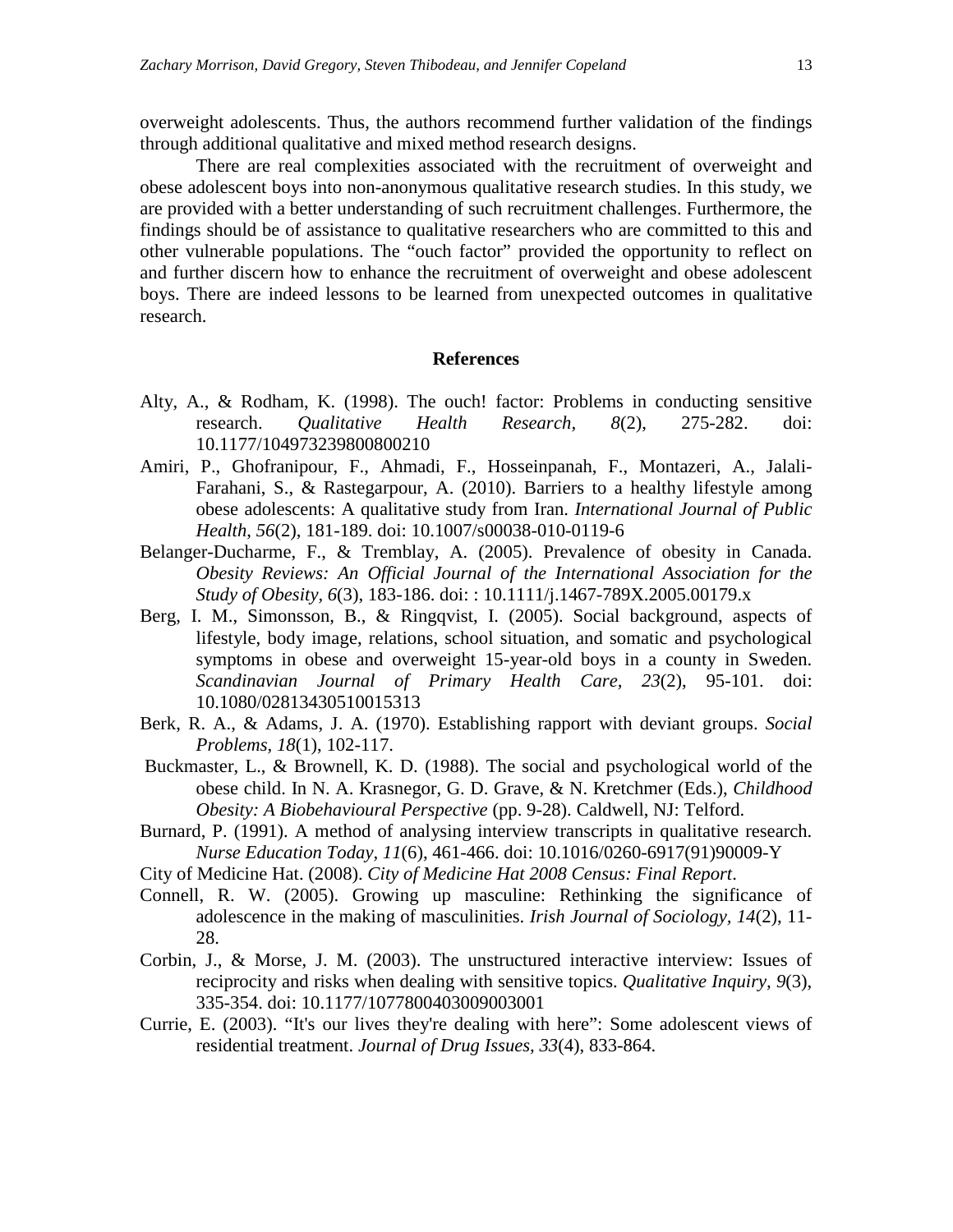- Cutcliffe, J. R., & Goward, P. (2000). Mental health nurses and qualitative research methods: A mutual attraction? *Journal of Advanced Nursing, 31*(3), 590-598. doi: 10.1046/j.1365-2648.2000.01314.x
- Dickson-Swift, V., James, E. L., Kippen, S., & Liamputtong, P. (2006). Blurring boundaries in qualitative health research on sensitive topics. *Qualitative Health Research, 16*(6), 853-871. doi: 10.1177/1049732306287526
- Flaskerud, J. H., & Winslow, B. J. (1998). Conceptualizing vulnerable populations health-related research. *Nursing Research, 47*(2), 69-78.
- Fontana, A., & Fey, J. (1994). Interviewing: The art of science. In N. K. Denzin & Y. S. Lincoln (Eds.), *Handbook of Qualitative Research* (pp. 361-376). Thousand Oaks, CA: Sage.
- Hargreaves, D. A., & Tiggemann, M. (2006). 'Body image is for girls': A qualitative study of boys' body image. *Journal of Health Psychology, 11*(4), 567-576. doi: 10.1177/1359105306065017
- Harrington, K. F., Binkley, D., Reynolds, K. D., Duvall, R. C., Copeland, J. R., Franklin, F., & Raczynski, J. (1997). Recruitment issues in school-based research: Lessons learned from the high 5 Alabama project. *Journal of School Health, 67*(10), 415- 421. doi: 10.1111/j.1746-1561.1997.tb01287.x
- Herrman, J. W. (2006). Children's and young adolescents' voices: Perceptions of the costs and rewards of diabetes and its treatment. *Journal of Pediatric Nursing, 21*(3), 211-221.
- Hollan, D. (2005). Setting a new standard: The person-centered interviewing and observation of Robert I. Levy. *Ethos, 33*(4), 459-466.
- Irwin, L. G., & Johnson, J. (2005). Interviewing young children: Explicating our practices and dilemmas. *Qualitative Health Research, 15*(6), 821-831. doi: 10.1177/1049732304273862
- Jacelon, C. S., & O'Dell, K. K. (2005). Analyzing qualitative data. *Urologic Nursing, 25*(3), 217-220.
- Kaiser, M. M., & Hays, B. J. (2006). Recruiting and enrolling pregnant adolescents for research. *Issues in Comprehensive Pediatric Nursing, 29*(1), 45-52. doi: 10.1080/01460860500523764
- Lee, R. M., & Renzetti, C. M. (1990). The problems of researching sensitive topics. *American Behavioral Scientist, 33*(5), 510-528. doi: 10.1177/0002764290033005002
- Levy, R. I., & Hollan, D. W. (1998). Person-centered interviewing and observations. In H. R. Bernard (Ed.), *Handbook of methods in cultural anthropology* (pp. 333- 364). Walnut Creek. CA: Alta Mira.
- Lincoln, Y. S., & Guba, E. G. (1985). *Naturalistic inquiry*. Newbury Park, CA: Sage.
- McCormick, L. K., Crawford, M., Anderson, R. H., Gittelsohn, J., Kingsley, B., & Upson, D. (1999). Recruiting adolescents into qualitative tobacco research studies: Experiences and lessons learned. *Journal of School Health, 69*(3), 95-99. doi: 10.1111/j.1746-1561.1999.tb07215.x
- Moore, L. W., & Miller, M. (1999). Initiating research with doubly vulnerable populations. *Journal of Advanced Nursing, 30*(5), 1034-1040. doi: 10.1046/j.1365-2648.1999.01205.x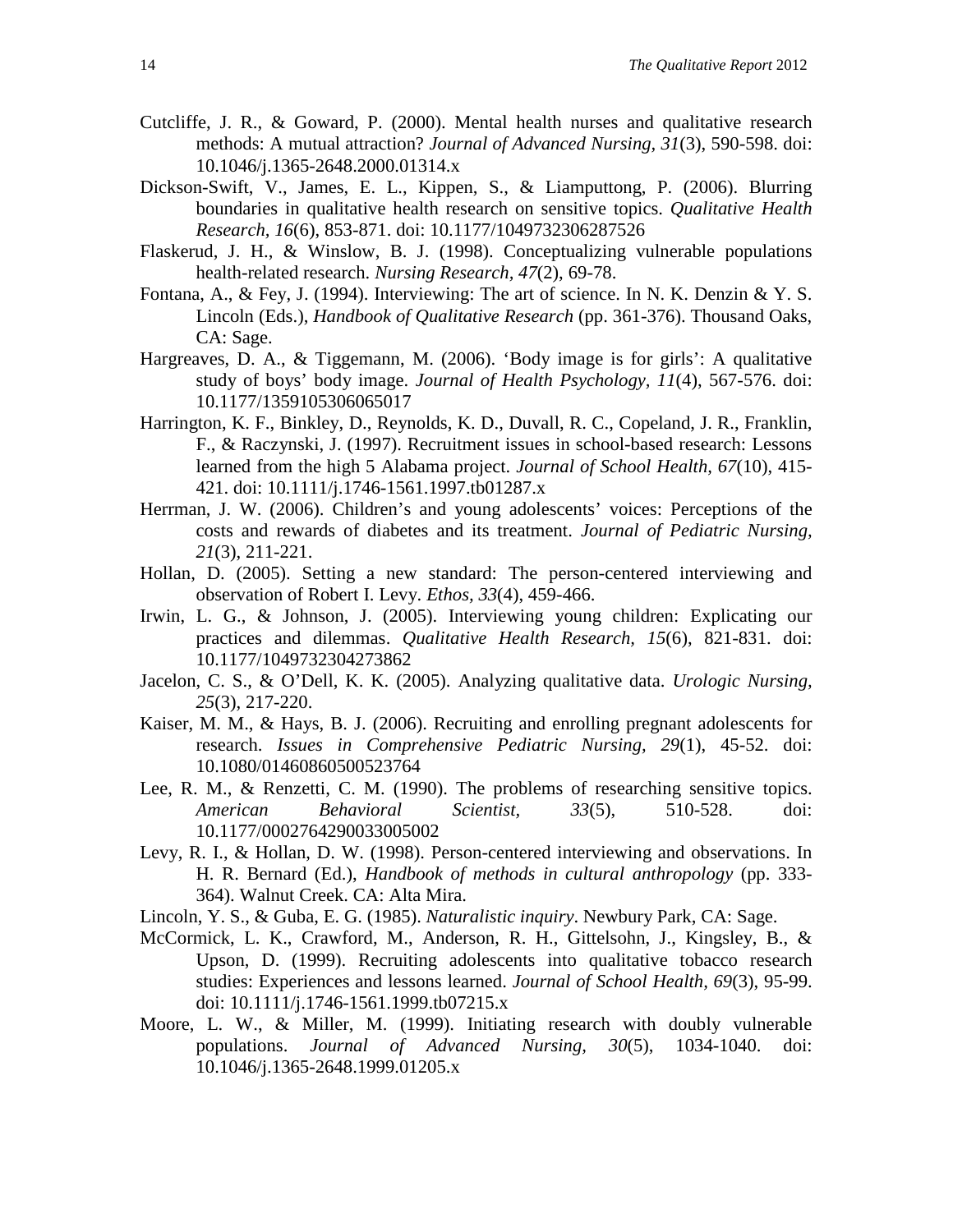- Morse, J. M. (1995). The significance of saturation. *Qualitative Health Research, 5*(2), 147-149. doi: 10.1177/104973239500500201
- Morse, J. M. (2000). Determining sample size. *Qualitative Health Research, 10*(1), 3-5.
- Murtagh, J., Dixey, R., & Rudolf, M. (2006). A qualitative investigation into the levers and barriers to weight loss in children: Opinions of obese children. *Archives of Disease in Childhood, 91*(11), 920-923. doi: 10.1136/adc.2005.085712
- Ogden, C. L., & Carroll, M. D. (2010, June). *Prevalence of obesity among children and adolescents: United States, trends 1963-1965 through 2007-2008* (Health E-Stat). Hyattsville, MD: National Center for Health Statistics. Retrieved from [http://www.cdc.gov/nchs/data/hestat/obesity\\_child\\_07\\_08/obesity\\_child\\_07\\_08.p](http://www.cdc.gov/nchs/data/hestat/obesity_child_07_08/obesity_child_07_08.pdf) [df](http://www.cdc.gov/nchs/data/hestat/obesity_child_07_08/obesity_child_07_08.pdf)
- Ogden, C. L., Carroll, M. D., Curtin, L. R., Lamb, M. M., & Flegal, K. M. (2010). Prevalence of high body mass index in US children and adolescents, 2007-2008. JAMA: *Journal of the American Medical Association, 303*(3), 242-249. doi: 10.1001/jama.2009.2012
- Patton, M. Q. (2002). *Qualitative research & evaluation methods* (3rd ed.). Thousand Oaks, CA: Sage.
- Pearce, M. J., Boergers, J., & Prinstein, M. J. (2002). Adolescent obesity, overt and relational peer victimization, and romantic relationships. *Obesity Research, 10*(5), 386-393.
- Power, T. G., Bindler, R. C., Goetz, S., & Daratha, K. B. (2010). Obesity prevention in early adolescence: Student, parent, and teacher views. *Journal of School Health, 80*(1), 13-19. doi: 10.1111/j.1746-1561.2009.00461.x
- Renzetti, C., & Lee, R. (1993). Sensitivity in field research. In C. Renzetti & R. Lee (Eds.), *Researching sensitive topics* (pp. 101-107). Newbury Park, CA: Sage.
- Sandelowski, M. (1995). Focus on qualitative methods. Sample size in qualitative research. *Research in Nursing & Health, 18*(2), 179-183.
- Sartain, S. A., Clarke, C. L., & Heyman, R. (2000). Hearing the voices of children with chronic illness. *Journal of Advanced Nursing, 32*(4), 913-921.
- Shields, M. (2005). Measured obesity: Overweight Canadian children and adolescents. *Nutrition: Findings from the Canadian Community Health Survey.* Retrieved from [www.statscan.ca/english/research/82-620-MIE/2005001/pdf/cobesity.pdf](http://www.statscan.ca/english/research/82-620-MIE/2005001/pdf/cobesity.pdf)
- Staffieri, J. R. (1967). A study of social stereotype of body image in children. *Journal of Personality & Social Psychology, 7*(1, pt.1), 101-104. doi: 10.1037/h0021227
- Steen, S. N., Wadden, T. A., Foster, G. D., & Andersen, R. E. (1996). Are obese adolescent boys ignoring an important health risk? *International Journal of Eating Disorders, 20*(3), 281-286. doi: 10.1002/(SICI)1098- 108X(199611)20:3<281::AID-EAT7>3.0.CO;2-K
- Sutton, L. B., Erlen, J. A., Glad, J. M., & Siminoff, L. A. (2003). Recruiting vulnerable populations for research: Revisiting the ethical issues. *Journal of Professional Nursing, 19*(2), 106-112.
- Thomas, H. M., & Irwin, J. D. (2009). What is a healthy body weight? Perspectives of overweight youth. *Canadian Journal of Dietetic Practice & Research, 70*(3), 110- 116. doi: 10.3148/70.3.2009.110
- UyBico, S. J., Pavel, S., & Gross, C. P. (2007). Recruiting vulnerable populations into research: A systematic review of recruitment interventions. *Journal of General*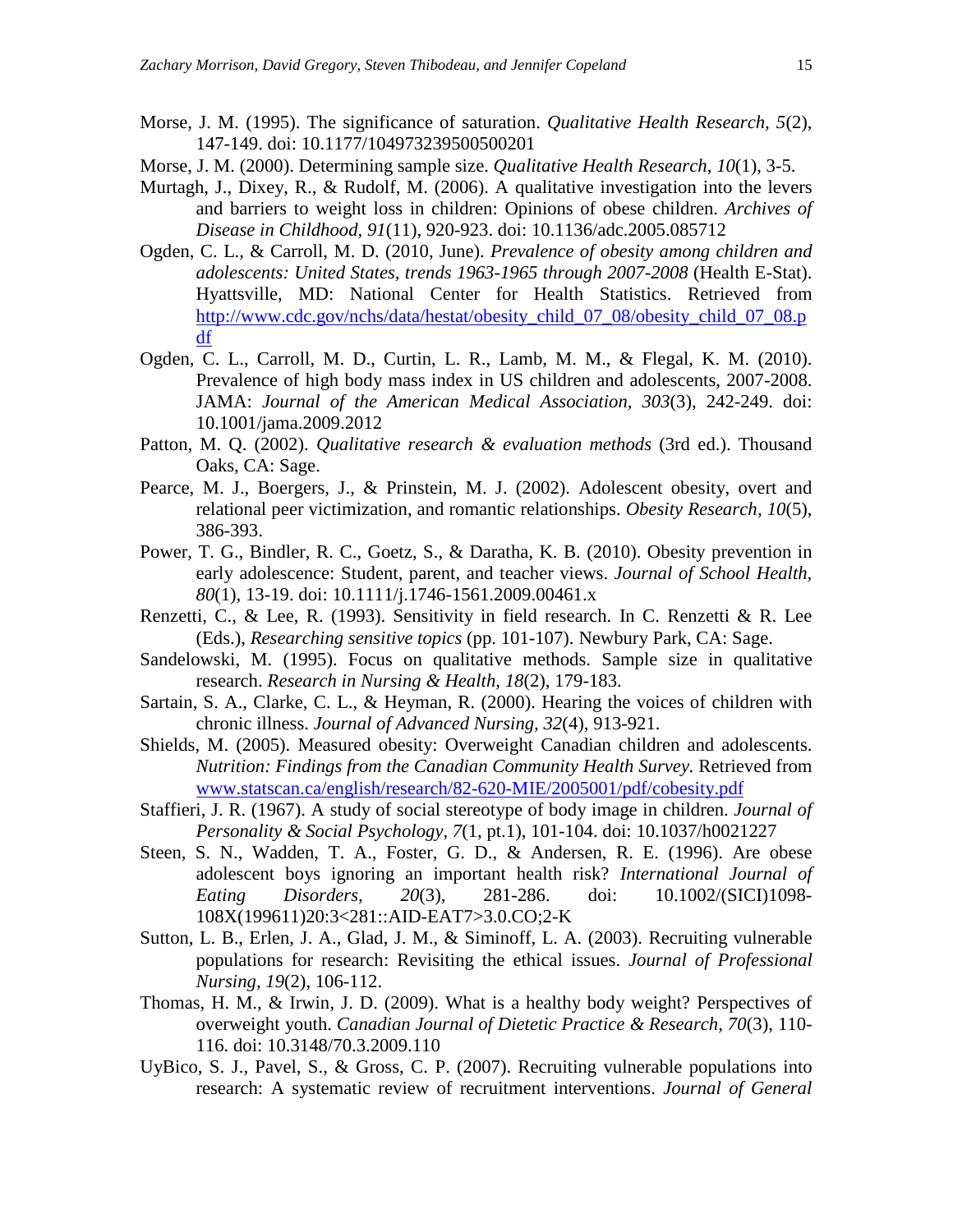*Internal Medicine, 22*(6), 852-863. doi: 10.1007/s11606-007-0126-3

- Wills, W., Backett-Milburn, K., Gregory, S., & Lawton, J. (2006). Young teenagers' perceptions of their own and others' bodies: A qualitative study of obese, overweight and normal weight young people in Scotland. *Social Science & Medicine, 62*(2), 396-406. doi: 10.1016/j.socscimed.2005.06.014
- World Health Organization. (2000a). *What about boys? A literature review on the health and development of adolescent boys* (WHO/FCH/CAH/00.7). Retrieved from [http://whqlibdoc.who.int/hq/2000/WHO\\_FCH\\_CAH\\_00.7.pdf](http://whqlibdoc.who.int/hq/2000/WHO_FCH_CAH_00.7.pdf)
- World Health Organization. (2000b). *Boys in the picture (WHO\_FCH\_CAH\_00.8)*. Retrieved from [http://whqlibdoc.who.int/hq/2000/WHO\\_FCH\\_CAH\\_00.8.pdf](http://whqlibdoc.who.int/hq/2000/WHO_FCH_CAH_00.8.pdf)
- Zand, D. H., Thomson, N. R., Dugan, M., Braun, J., Holterman-Hommes, P., & Hunter, P. (2004). The recruitment process: Factors that predict African-American adolescents' initial engagement into an alcohol, tobacco, and other drug prevention study. *Journal of Ethnicity in Substance Abuse, 3*(2), 43-54. doi: http://dx.doi.org/10.1300/J233v03n02\_03

#### **Author Note**

Zachary Morrison, MSc, is Coordinator in the Sport and Wellness Department at Medicine Hat College. He has worked in the area of health promotion and exercise science for the past ten years. Currently, he collaborates as a lead community partner with local organizations to promote healthy living strategies, foster community development, and initiate health promotion programs and services. Correspondence regarding this article can be addressed to Zachary Morrison at E-mail: [zmorrison@mhc.ab.ca](mailto:zmorrison@mhc.ab.ca)

David Gregory, RN, PhD is Professor and Founding Dean, Faculty of Nursing, University of Regina. As a qualitative researcher, he has worked with vulnerable populations such as persons living with cancer, patients receiving palliative care, and aboriginal people.

Steven Thibodeau, PhD, RMFT, CSAT, RSW, is engaged in private clinical practice in Lethbridge, Alberta.

Jennifer Copeland, PhD, is an Associate Professor of Kinesiology at the University of Lethbridge. Her research interests are in the area of physical activity and health with a particular interest in measuring and monitoring physical activity behavior during important life transitions.

#### **Acknowledgments**

Funding for this research project was provided by the Alberta Centre for Child, Family and Community Research. The research team would also like to thank the Advisory Committee members for their time and guidance on the project: Dr. Geoff Ball, Associate Professor, Department of Pediatrics, University of Alberta and Director, Pediatric Centre for Weight and Health, Stollery Children's Hospital, Edmonton, AB; Judith Down, Director, Alberta Centre for Active Living; Marcia Stodalka, Community Dietitian, Alberta Health Services; Catherine Morrison, Manager, Alberta Children's